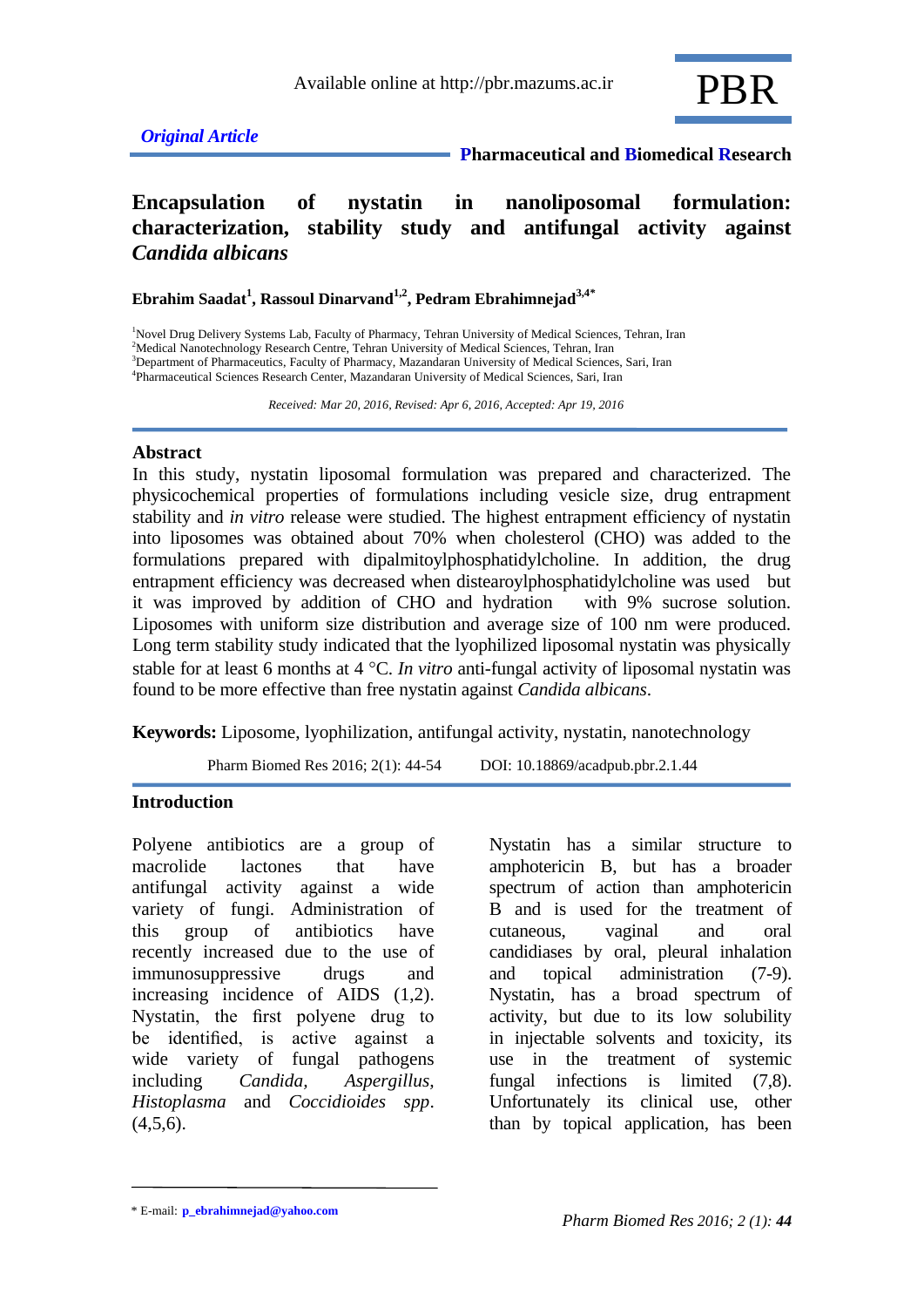shown systemic side effects and toxicity, manifested by thrombophlebitis, fever and rigors (10). In addition it is regarded as toxic when given [intravenously,](http://en.wikipedia.org/wiki/Intravenous) but it is not absorbed across intact skin or mucous membranes (10). Liposomes have previously been used as carriers for various of hydrophobic, poorly soluble drugs, and they have been shown to reduce side effects and ameliorate toxicity of certain drugs (11,12). Liposomes can also provide slow release of an encapsulated drug, resulting in sustained exposure to disease parts and enhanced efficacy (13-15). As formulation of nystatin in concentrated pharmaceutical delivery systems for parenteral administration is very difficult, one way of improving the solubility of certain drugs is to formulate them into liposomes (16). In the case of nystatin, besides these advantages, the properties of drug, i.e. potential of antifungal activity, make it worthwhile to develop liposomal formulation. Therefore based on mentioned results, a liposome-based formulation was developed in this study. The schematic structures of formulation ingredients including nystatin, dipalmitoylphosphatidylcholine (DPPC) and distearoylphosphatidylcholine (DSPC) are also shown in Figure 1. Due to strong rational for preparation of nystatin liposomal formulation we attempted to optimize variables for obtaining liposomes with the best possible drug entrapment and stability. Also drug release kinetic and anti-fungal activity of LE-Nystatin and free nystatin were studied.

### **Materials and methods**

Nystatin (USP 37) was purchased by

Jaber Ebne Hayan pharmaceutical Co. (Iran). Cholestrol (CHOL) were purchased from Sigma-Aldrich (USA) and used without further purification. DSPC and DPPC were obtained from Lipoid GmbH (Germany). Polycarbonate filters (diameter 19 mm, pore diameter 100 nm) were obtained from Avestin Inc. (Canada). RPMI 1640 medium (with L-glutamine and without bicarbonate) and morpholinopropanesulfonic acid (MOPS) were purchased from Sigma-Aldrich (USA). Deionized water was used throughout the experiments. *In vitro* release measurement was carried out at pH 7.4 at 37 °C in phosphate buffered saline (PBS). All the other chemicals were reagent grade.

### *Preparation of liposome*

The formulation ingredients are summarized in Table 1. The LE-Nystatin were fabricated by a thinfilm hydration method described by Moribe K 1999 (8). Briefly; nystatin, DSPC or DPPC, and CHO were mixed and dissolved in 10 mL of mixture of methanol and chloroform (1:1, *v*/*v*). Organic solvents were slowly removed with rotary evaporator (Büchi Rotavapor R-124, Germany) at 40  $\degree$ C, to deposit a thin film of dried lipid on the inner wall of the flask. The lipid film was then hydrated with 9% (*w*/*v*) sucrose solution or PBS pH 7.4, and stirred for one hour by rotating the flask at about 200 rpm at 40 °C until the lipid film was completely hydrated and a homogeneous dispersion was formed to obtain the multi-lamellar vesicles (MLVs). Then they were extruded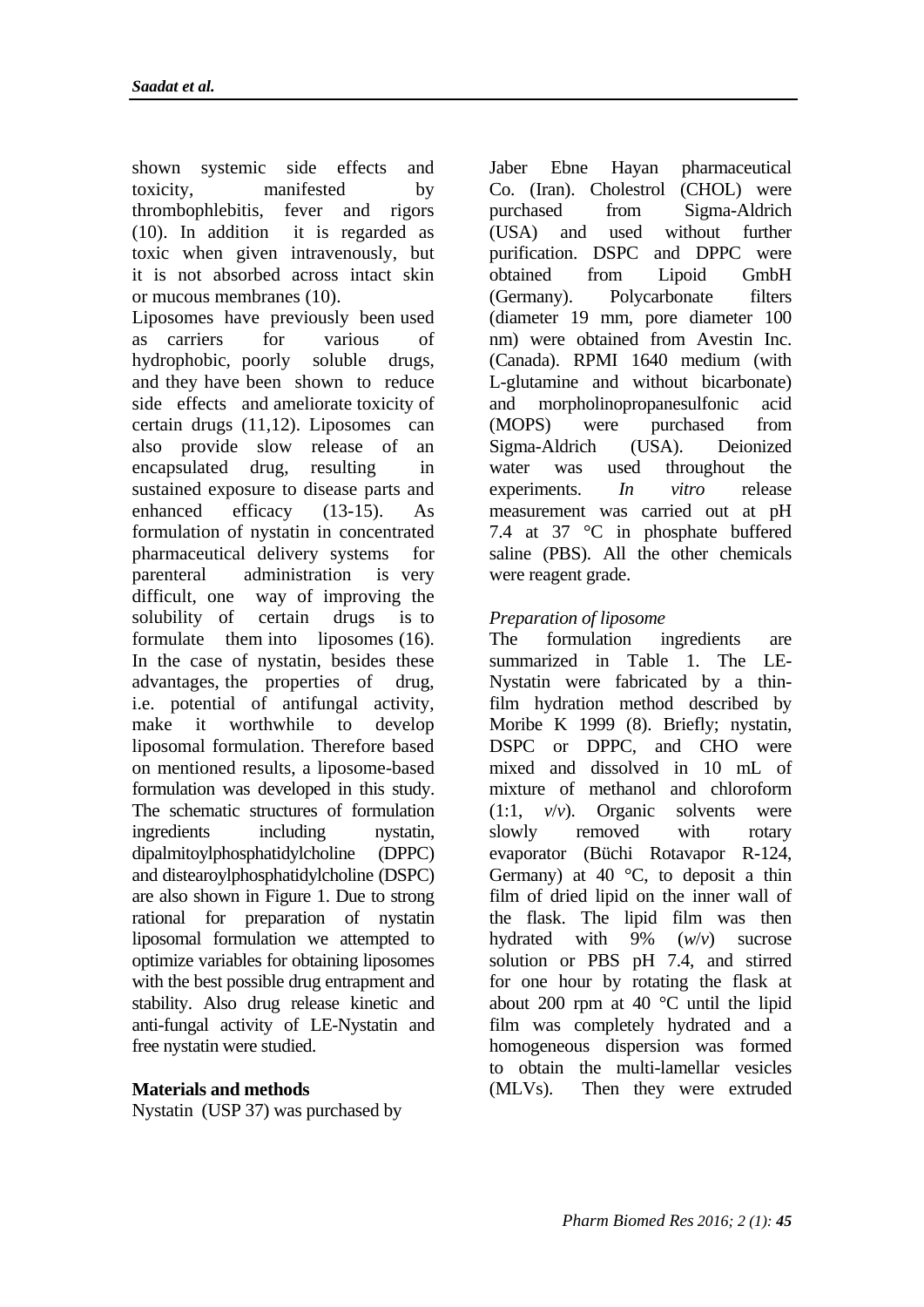

**Figure 1** Schematic structure of nystatin, 1,2 -Dipalmitoyl-*sn*-Glycero-3- Phosphocholine (DPPC) and 1,2-Distearoyl-*sn*-Glycero-3-Phosphocholine (DSPC)

| Formulation    | Lipid       | Amount of    | Amount of | Amount of | Hydrant      | Hydration  |
|----------------|-------------|--------------|-----------|-----------|--------------|------------|
|                |             | lipid (mmol) | nystatin  | $CHO*$    |              | time (min) |
|                |             |              | (mmol)    | (mmol)    |              |            |
| $F_1$          | DSPC**      | 0.06         | 0.02      | 0.02      | Sucrose 9%   | 30         |
| F <sub>2</sub> | <b>DPPC</b> | 0.06         | 0.02      | 0.02      | Sucrose 9%   | 30         |
| F <sub>3</sub> | <b>DPPC</b> | 0.06         | 0.02      | 0.02      | Sucrose 9%   | 30         |
| F <sub>4</sub> | <b>DPPC</b> | 0.06         | 0.02      | 0.02      | Sucrose 9%   | 30         |
| $F_5$          | <b>DPPC</b> | 0.06         | 0.02      | 0.01      | Sucrose 9%   | 30         |
| $F_6$          | <b>DPPC</b> | 0.06         | 0.02      | 0.03      | Sucrose 9%   | 30         |
| F <sub>7</sub> | <b>DPPC</b> | 0.06         | 0.02      | 0.02      | PBS (pH 7.4) | 30         |
| $F_8$          | <b>DPPC</b> | 0.06         | 0.02      | 0.02      | Sucrose 9%   | 15         |
| F <sub>9</sub> | <b>DPPC</b> | 0.06         | 0.02      | 0.02      | Sucrose 9%   | 60         |

**Table 1** Various formulations and physiochemical characteristic of LE-Nystatin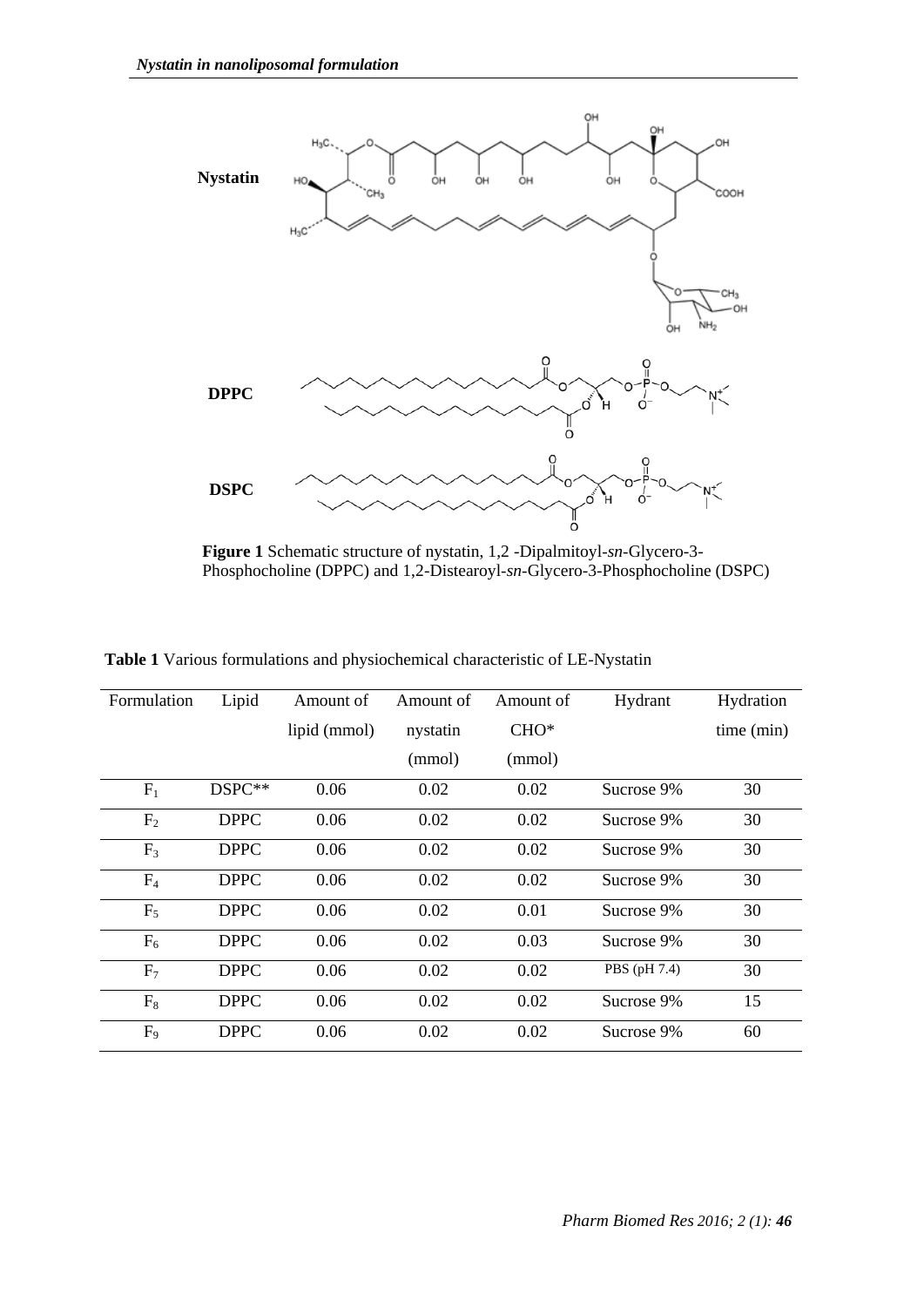through stacked polycarbonate filters of 100 nm pore size for 11 cycles using a water-jacketed ExtruderTM (Northern lipids, Vancouver BC, Canada) to obtain small unilamellar vesicles (SUVs). Unencapsulated drug was removed from the preparation by dialysis. For doing this process, membranes were soaked overnight in PBS prior to use. The dialysis were maintained at 37 °C in a shaking water bath and then filled with obtained fornulation. The suspension was then freeze-dried for 48 h at -40 °C (Lyotrap Plus, LTE Scientific Limited, UK) to obtain a fine powder of liposomes, kept in a freezer at -20 ºC to protect the liposomes from heat and degradation.

## *Particle size and size distribution*

The particle size and size distribution of the prepared liposomes in the extruded suspension were measured by laser light scattering (Zetasizer Nano ZS, Malvern Instruments Ltd., Malvern, UK). The dried powder samples were suspended in deionised water and sonicated before measurement.

# *Drug entrapment efficiency (DE)*

The concentration of nystatin in liposomes was determined by spectrophotometrically (SCINCO, Seoul, Korea) method at 305 nm. An aliquot of the reconstituted nystatin liposomes was diluted with normal saline and then centrifuged (Sigma 3k30, Germany) at  $21,000 \times g$  for 30 min at 4 °C. Then the supernatant was analyzed by the spectrophotometric system. Linear regression analysis data for the calibration plot showed that there was a good linear relationship between response and

concentration in the range of 1 to 100 µg/ml; the regression coefficient was 0.9989 and the linear regression equation was  $y = 0.0495 x + 0.0234$  (n = 3). The absolute calibration curve method was used for calculation. The percentage of the drug entrapped in the liposomes was calculated as follows:

drug entrapment % =  $\frac{\text{total drug} - \text{supernatant drug}}{100}$  x100 total drug

### *In vitro drug release*

*In vitro* release of nystatin from liposomal formulation was analyzed by membrane dialysis against PBS, pH 7.4 at 37 °C. Briefly, a 2 mL aliquot of reconstituted LE-Nystatin sample was placed in the membrane dialysis (with a MW cutoff of 10 K) and then suspended in a temperaturecontrolled, jacketed flask containing 400 mL of PBS. At various time intervals, aliquot samples were withdrawn and analyzed by spectrophotometric method described previously. Drug release data was normalized by converting the drug concentration in solution to a percentage of cumulative drug release. The experiments were carried out in triplicate.

### *In vitro* antifungal activity studies

To determine the MIC of the liposomes for the *[Candida](http://en.wikipedia.org/wiki/Candida_%28genus%29)*, microdilution method was used. Broth microdilution minimum inhibitory concentrations (MICs) were determined according to National Committee for Clinical Laboratory Standards (NCCLS) recommendations with respect to *Candidia albicans* ATCC 10261 (22). All tests were repeated thriple.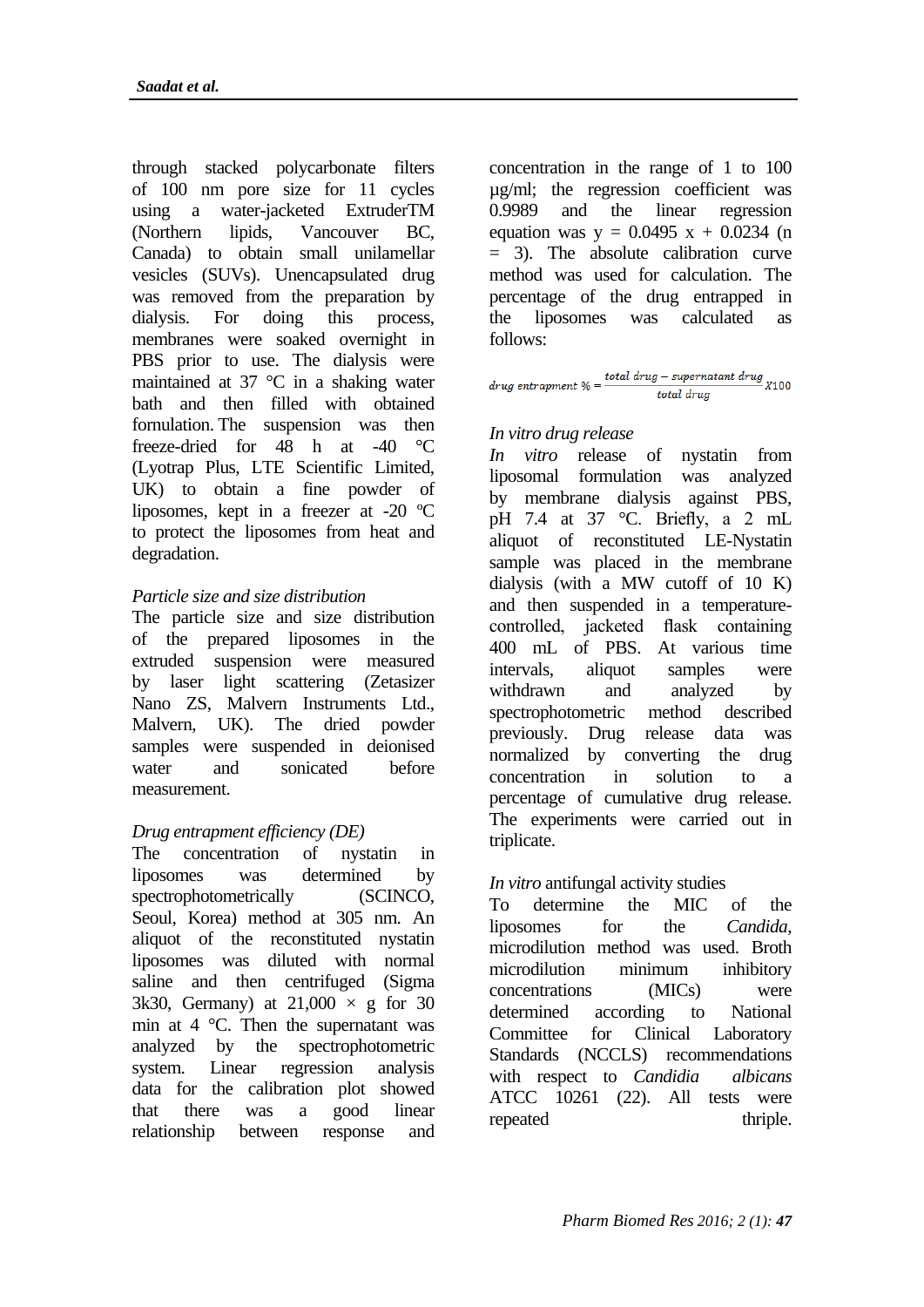The antifungal agents were tested over a final concentration range of 0.125 to 512 µg/ml. Test was performed in 96-well round-bottom micro-titer plates. Cell suspensions of Candida spp. were prepared in RPMI 1640 medium with glucose 2% and buffer phosphate pH 7 adjusted to give a final inoculum concentration of 0.5 McFarland standard  $(1.5 \times 10^6 \text{ cftt/ml})$ . Final concentration of fungi in individual tubes was adjusted to about  $5 \times 10^3$  cfu/ml. The MIC was defined as the lowest concentration at which there was complete inhibition of growth. In the case of liposomes, this amount was calculated according to the percent of drug loading. After 48 h incubation at  $35-37$  °C the plates were examined for possible fungal turbidity and MIC of each test compound was determined as the lowest concentration that could inhibit visible fungal growth. The pharmaceutical preparations were reconstituted according to the manufacturers' instructions. Further dilutions were made with RPMI 1640 medium (with L-glutamine and without bicarbonate), supplemented with glucose (2%), and buffered to pH 7.0 with 0.165 M MOPS. Nystatin was dissolved in DMF; the solution was diluted with DMF and then with RPMI 1640 medium (22). Control tubes contained no antifungal agent.

### *Stability study*

The stability of the lyophilized, reconstituted and diluted LE-Nystatin  $(F<sub>2</sub>$  and  $F<sub>5</sub>)$  was evaluated after storage at -40, 4 and 25 °C for an extended period of time. The pH, particle size distribution and DE of the samples were determined as a function of the storage time. The drug content in the

formulation was determined by analysis method described previously.

## *Statistical analysis*

One way analyses of variance (ANOVA) test were performed on the data to assess the impact of the formulation variables on the *in vitro* results. P values of  $\langle 0.05 \rangle$  were considered significant. The results were analyzed by SPSS-19 software (USA).

# **Results**

## *Formulation development*

The data in Table 1 indicated that the best formulation consisted of DPPC/CHO (weight ratio of 50:10 (*w/w*) which drug to lipid weight ratio is 2: 5 (*w/w*).

## *In vitro drug release*

The *in vitro* drug release from liposomes  $F_2$  and  $F_5$  are shown in Figure 2 and Figure 3. In fact, both formulations produced an initial burst release in which drug release was more than  $13\%$  and  $18\%$  for  $F_2$  and  $F<sub>5</sub>$ , respectively, within the initial sampling time  $(5 \text{ min})$ .

It can be seen that there was approximately  $57.1\% \pm 0.98$  drug release from  $F_5$  and 40.2%  $\pm$  0.47 drug release from  $F_2$  in PBS buffer over 200 min.

### *In vitro antifungal activity*

The MIC of free and LE-Nystatin  $(F_2)$ are presented in Table 2. It can be seen that the liposome nystatin possessed antifungal activity against *Candidia albicans*, ATCC = 10261. According to the results in this study (Table 2), preparation of LE-Nystatin has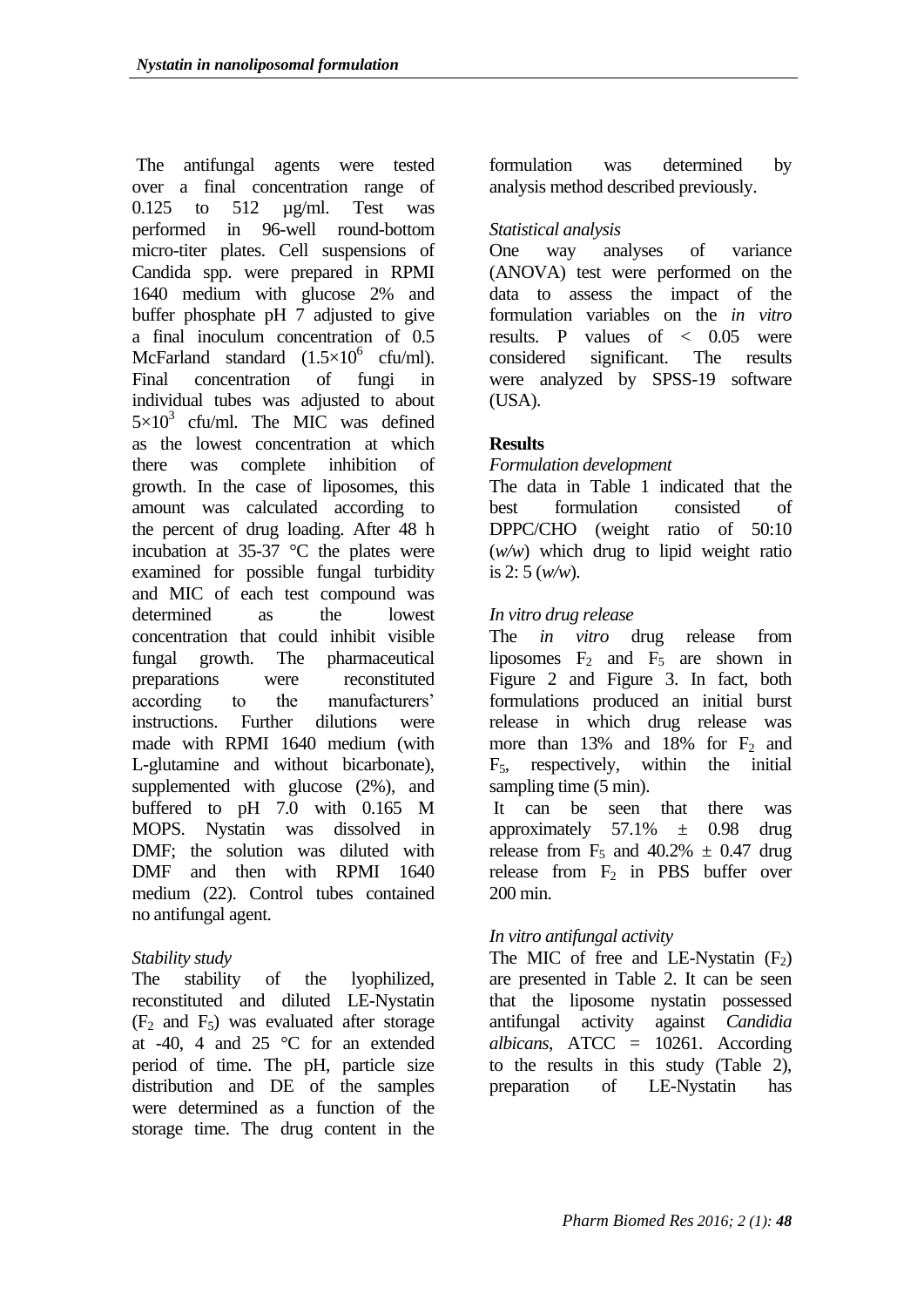

**Figure 2** *In vitro* release curve of nystatin from liposome F5



**Figure 3** *In vitro* release curve of nystatin from liposome F2

| <b>Formulation</b> | DE $(\%) \pm SD$ |
|--------------------|------------------|
| F <sub>1</sub>     | $45 \pm 0.93$    |
| F <sub>2</sub>     | $62.5 \pm 0.61$  |
| F <sub>3</sub>     | $28.7 \pm 0.51$  |
| F <sub>4</sub>     | $21.9 \pm 0.71$  |
| $F_5$              | $69.1 \pm 0.85$  |
| F <sub>6</sub>     | $61.7 \pm 0.50$  |
| F <sub>7</sub>     | $54.8 \pm 0.73$  |
| $F_8$              | $50.3 \pm 0.78$  |
| F <sub>9</sub>     | $55 \pm 0.86$    |

**Table 2** Encapsulation amount of nystatin in various formulations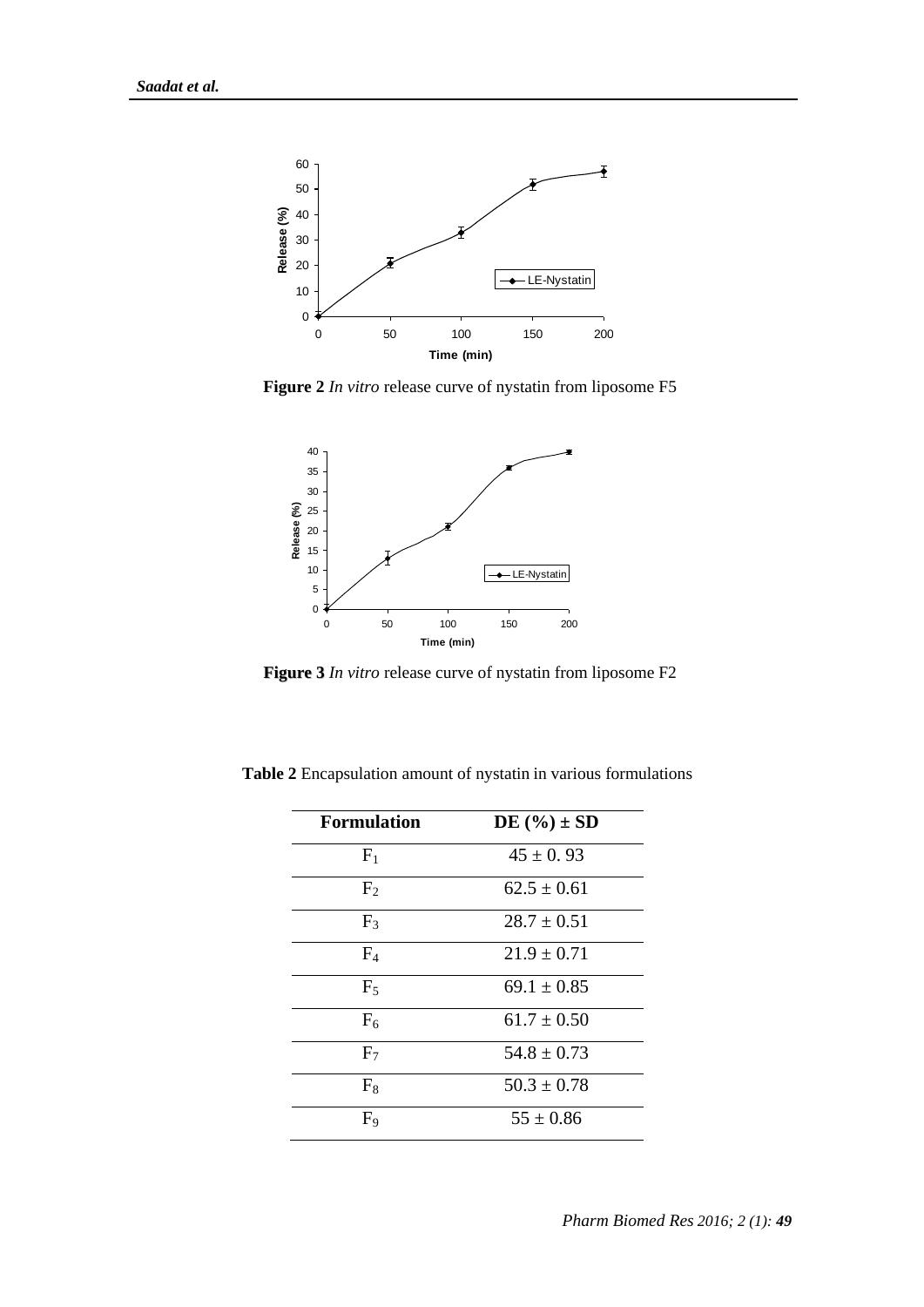improved the antifungal efficacy of nystatin on candidia albicans with MIC of 0.5  $\mu$ g/ml in comparison with free drug with MIC of 2  $\mu$ g/mL (*p* < 0.05).

### *Short and long stability of LE-Nystatin*

For indicating the effect of lyophilization on stability of LE-Nystatin,  $F_2$  and  $F_5$  (in suspention and lyophilized form) studied at 4 ºC for up to 6 months. The reason for selection of these two formulations with the lowest and highest amount of CHO was the highest DE among the formulations. It can be obtained in Figure 4 and 5 that significant changes in DE and pH of suspension forms were observed in comparison with lyophilized form of liposomes during the course of stability study ( $p < 0.05$ ). Figure 4 illustrates the DE (%) of lyophilized and eight-fold diluted reconstituted LE-Nystatin  $(F_2)$  at 4 °C during 6 months. Figure 5 illustrates the pH of lyophilized and eight-fold diluted reconstituted LE-Nystatin  $(F_2)$ at 4  $\degree$ C during 6 months. It was observed that eight-fold diluted reconstituted samples were unstable up to 6 months. This result suggested that the lyophilized liposome showed a more stable state than liposome solution.

Also eight-fold diluted LE-Nystatin physically is stable at -40  $\degree$ C for up to 6 months. No significant changes in mean vesicle size, pH and DE were observed during the course of stability study (data not shown).

In addition, eight-fold diluted LE-Nystatin stored at 4 and  $25 \degree C$  was physically stable for up to 8 h. At 8 h time point, the mean vesicle diameter remained relatively constant at both storage temperature and no

precipitation or drug crystals were observed (data not shown). Nystatin concentration remained unchanged at both temperature conditions over the course of the stability study (data not shown). Also stability data of pH for lyophilized and eight-fold diluted reconstituted LE-Nystatin  $(F_2)$  at 4 °C during 6 months showed in Figure 6.

### **Discussion**

In the present study, the formulation of liposomes was synthesized in order to elucidate the solubility problems of nystatin, to achieve high drug entrapment in the liposomes, and improve antifungal properties and stability of LE-Nystatin. As shown in Table 1, DE of liposomes prepared using DPPC was higher than those prepared by DSPC. This may be due to the high molecular weight of nystatin and its interaction with the chain and chemical structure of lipid. DPPC with two molecules of palmitoic acid can entrap large amounts of nystatin. Also because of hydrophobic introduction between acyl chain and nystatin, the DE is increased when DPPC phospholipid is used. Besides, the results showed DE depends mainly on the CHO content. Increasing CHO from 5 to 10 or 15 mg causes decreasing DE. This difference is significant  $(p < 0.05)$ .

In the absence of any protective agents, vesicle fusion and leakage of internal aqueous contents of liposomes can occur (23). Sugars have been shown to act as protective agents during dehydration/rehydration of liposomes to prevent vesicle fusion and retention of encapsulated compounds within liposomes (24,25). The ability of sugars, such as sucrose, to prevent vesicle fusion was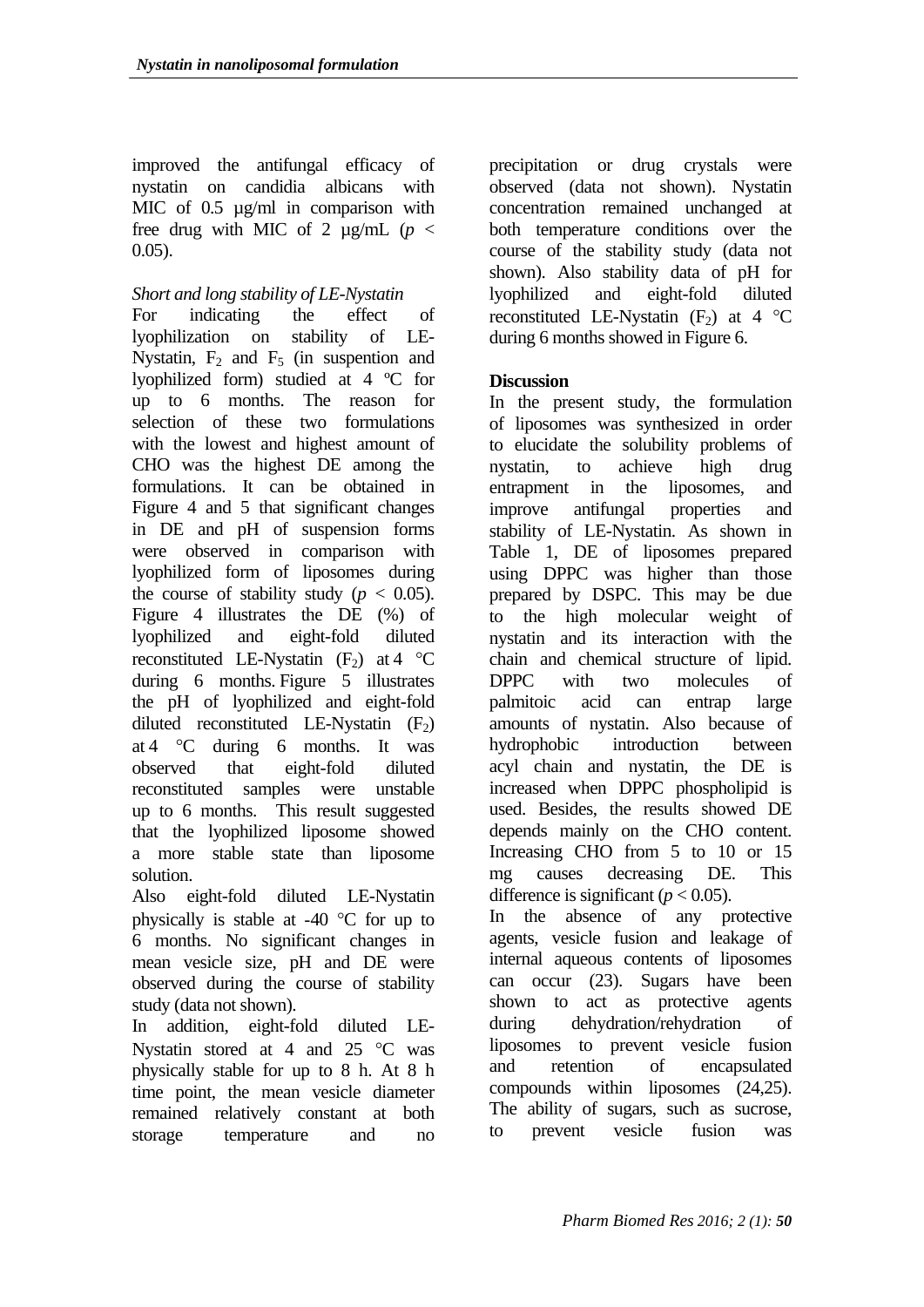

**Figure 4** Stability study of lyophilized LE-Nystatin ( $F_2$  and  $F_5$ ) at 4 °C (n = 3)



**Figure 5** Stability data for eight-fold diluted reconstituted LE-Nystatin ( $F_2$ ) at 4 °C



**Figure 6** Stability data of pH for lyophilized and eight-fold diluted reconstituted LE-Nystatin  $(F_2)$  at 4 °C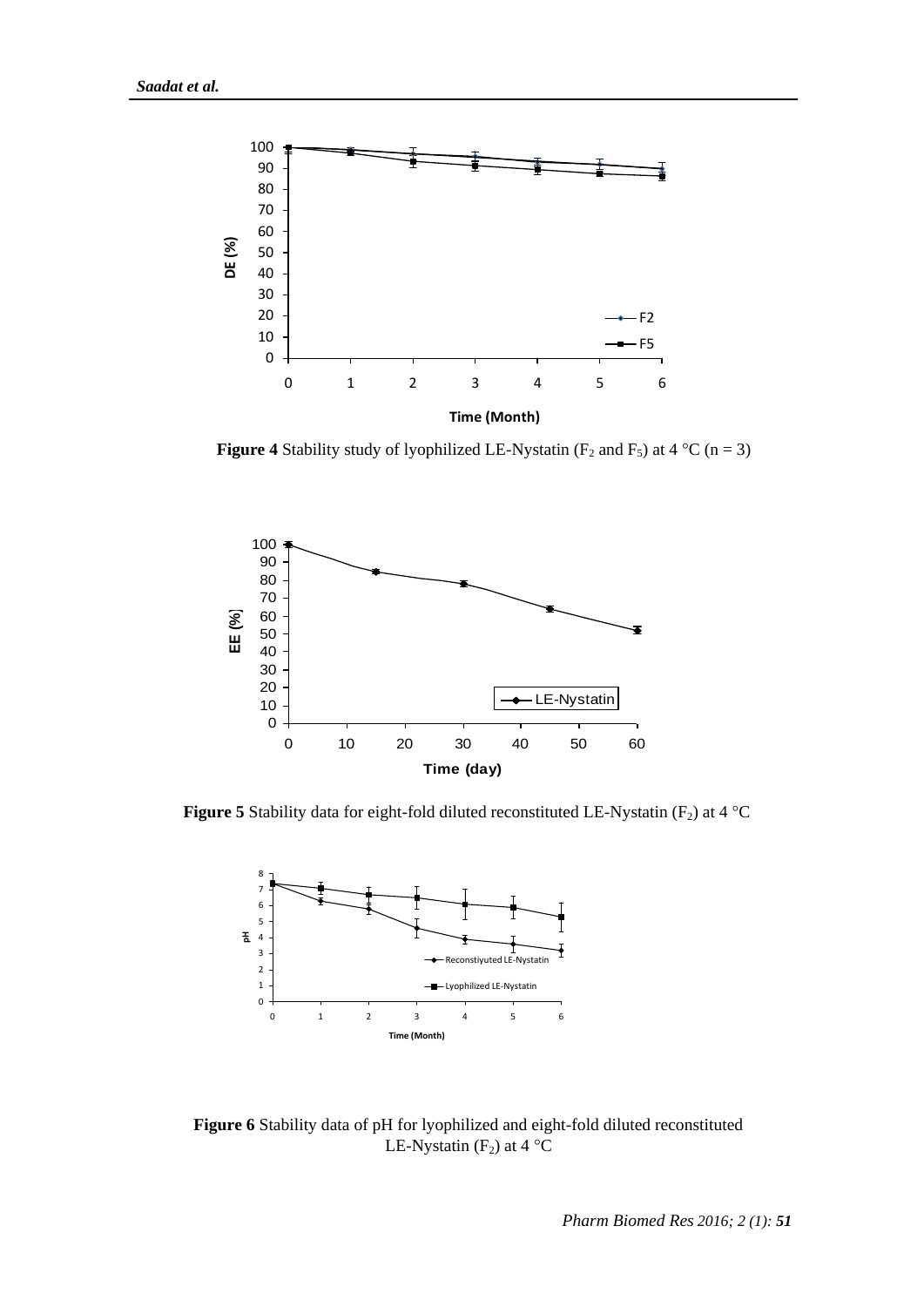evaluated by measuring the vesicle size and drug entrapment efficiency after the formulation was lyophilized and reconstituted. It was found that sucrose was equally effective in protecting LE-Nystatin during lyophilization and increasing DE (Table 1). These results are correlated with previous studies (26-27). Formulations extruded using 0.1µm membrane filters. Extrusion of liposomes could reduce the size of liposomes about 100 nm which was confirmed by zeta sizer (data not shown). Sucrose 9% and buffer phosphate (pH 7.4) were used as a hydrant. Table 1 shows that sucrose 9% was a better hydrant when compared with PBS. The optimum time for hydration was 30 min.

LE-Nystatin was characterized with sort of lipid, CHO, and kind of hydrate solution, hydration time and lyophilization effect on DE, drug release and stability of liposomal nystatin.

The initial *in vitro* burst release of drugs from liposomes has been observed before by other investigators (2,15). The initial burst could be due to the diffusion release of drug distributed at or just beneath the surface of the NPs. A constant slow release of drug in NPs is thought to be due to the involvement of drug molecule entrapped in the polymer matrix which prevents its fast release (2,15). The followed delayed release may be attributed to diffusion of the dissolved drug within the core of the nanoparticle into the dissolution medium (2,15). Overall *in vitro* release data indicate that liposome based nanoparticles are capable to sustain nystatin release rate successfully.

Moreover, *in vitro* drug release shows that CHO reduces the drug release from liposomes suggesting that CHO and nystatin may have some molecular association reducing drug release. It also suggests that LE-Nystatin would be stable during clinical use when diluted with either normal saline or PBS buffer. Based on mentioned results in Table

3, LE-Nystatin indicated higher antifungal activity in comparison with free drug. It may be due to the better penetration of liposome into the fungi cells and better delivery of nystatin to its site of action.

**Table 3** Minimum inhibitory concentration of LE-Nystatin and free drug liposome against *Candidia*   $albicans, ATCC = 10261$  by microdilution method

| <b>Material</b> | MIC (µg/ml)    |
|-----------------|----------------|
| LE-Nystatin     | 0.5            |
| Nystatin        | $\mathfrak{D}$ |
| Free liposome   |                |
| <b>DMF</b>      |                |

Furthermore, similarity structure between liposome and cell membrane of fungi may cause increasing the penetration into fungi cells. Also free liposome and medium as a control group did not have any antifungal effect. This difference is significant (*p* < 0.05) and correlated with previous studies (2,4).

The stability is always a limitation factor for the application of liposomes. Phospholipids in liposomes are known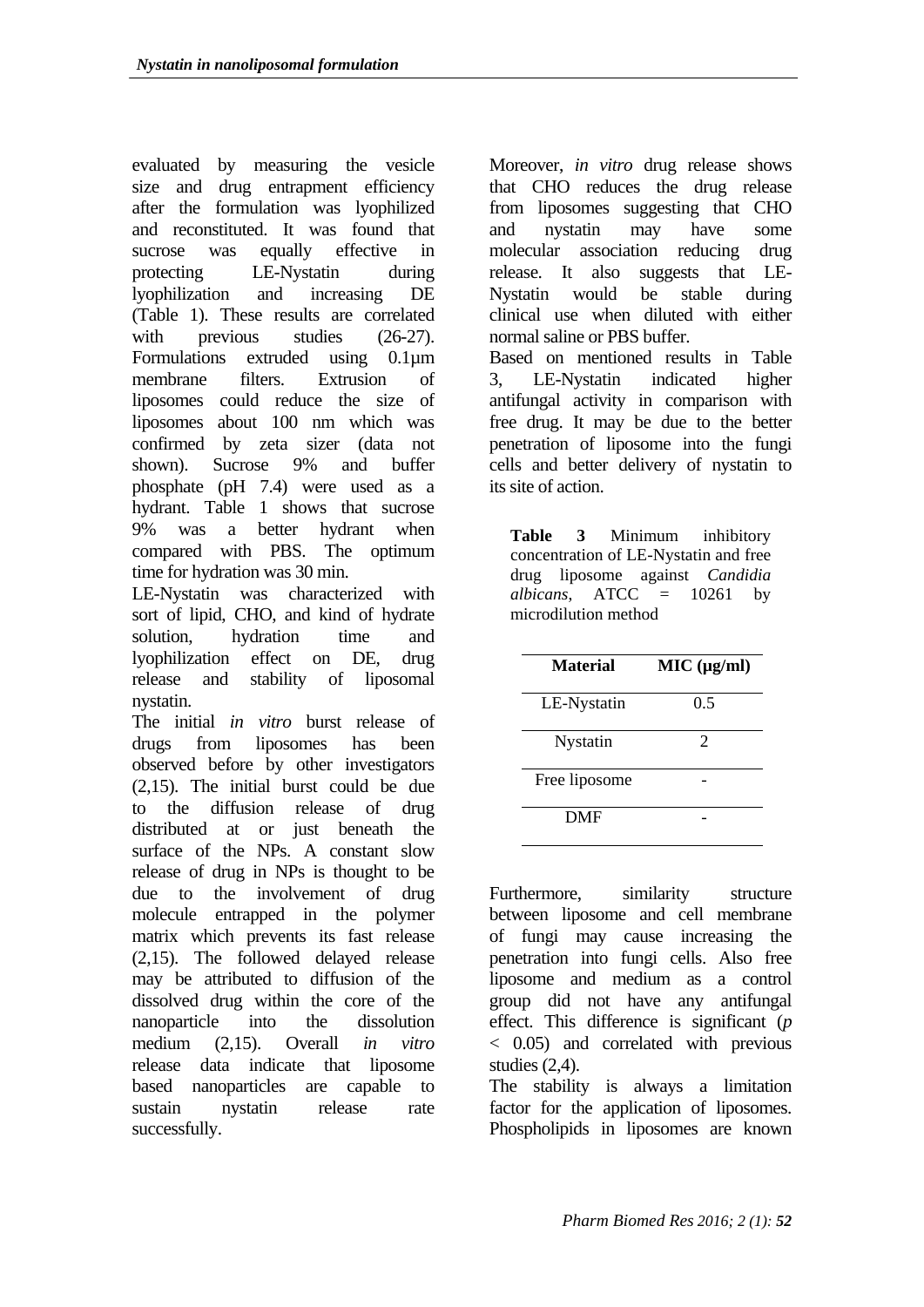to be sensitive to hydrolysis and oxidation in aqueous medium. Liposomes can be hydrolyzed to form lysophospholipids and free fatty acids. The lysophospholipid can be further hydrolyzed to glycerophosphate compounds and fatty acids. The hydrolytic degradation may change the rigidity of liposomal bilayers, retention of entrapped drug, and alter liposome size and distribution. To enhance the chemical and physical stability of the liposome formulations, lyophilization was used. Lyophilization would be expected to protect the liposome components from hydrolysis as it removes free water from the product, now ever; the preservation of the structural integrity of liposome during dehydration/rehydration process has presented considerable challenges to the pharmaceutical scientists (26,27).

### **Conclusion**

In conclusion, nystatin liposomes were prepared using DPPC phospholipid in combination with CHO.

### **References**

- 1. Pons V, Greenspan D, Lozada NF, McPhail L, Gallant JE, Tunkel A, et al. Oropharyngeal candidiasis in patients with AIDS: randomized comparison fluconazole versus nystatin oral suspensions. Clin Infect Dis 1997;24: 1204-7.
- 2. Arikan S, Ostrosky-Zeichner L, Lozano-Chiu M, Paetznick V, Gordon D, Wallace T, et al. In vitro activity of nystatin compared with those of liposomal nystatin, amphotericin B, and fluconazole against clinical Candida isolates. J Clin Microbiol 2002;40:1406-12.
- 3. Stanley VC, English MP. Some effects of nystatin on the growth of four Aspergillus

Liposomes were stable with high encapsulation. Drug entrapment was improved when CHO was combined with phospholipids. The study shows that the antifungal activity of LE-Nystatin was higher than free nystatin. These results may help in the development of effective pharmaceutical formulations for injectable hydrophobic drugs with reducing side effects.

### **Acknowledgments**

This work was supported by Medical Nanotechnology Research Centre of Ministry of Health of Iran.

#### **Conflict of interest**

The authors declared no potential conflict of interest with respect to the authorship, and/or publication of this study.

species. J Gen Microbiol 1965;40:107-18.

- 4. Elizabeth MJ, Joshua OO, Adrien S, Thomas LW, David W. Comparison of in vitro antifungal activities of free and liposome-encapsulated nystatin with those of four amphotericin B formulations. Antimicrob Agents Chemother 1998;42: 1412-16.
- 5. Akaike N, Harata N. Nystatin perforated patch recording and its applications to analyses of intracellular mechanisms. Jpn J Physiol 1994;44:433-73.
- 6. Coutinho A, Prieto M. Cooperative partition model of nystatin interaction with phospholipid vesicles. Biophys J 2003;84: 3061-78.